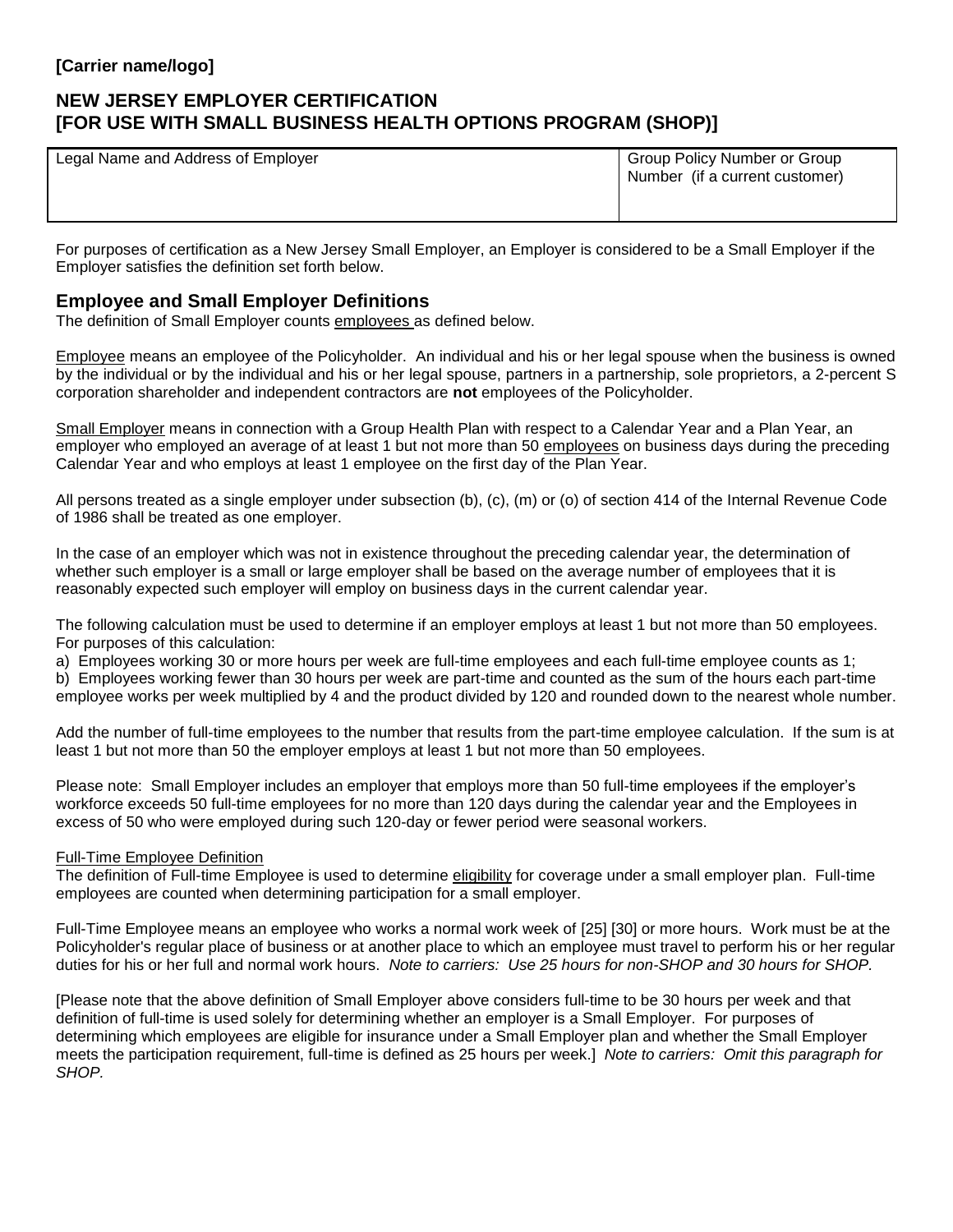| Please indicate below the number of employees by work location/State. Refer to the definition of "employee" on page 1.<br>All employees must be included, regardless of whether or not they currently have medical coverage and through whom<br>that coverage is provided. |           |           |                                        |       |  |  |  |  |  |  |
|----------------------------------------------------------------------------------------------------------------------------------------------------------------------------------------------------------------------------------------------------------------------------|-----------|-----------|----------------------------------------|-------|--|--|--|--|--|--|
| Number of Employees or Former Employees                                                                                                                                                                                                                                    |           |           |                                        |       |  |  |  |  |  |  |
| Work Location (list by State)                                                                                                                                                                                                                                              | Full-time | Part-time | COBRA or<br><b>State</b><br>Continuees | Other |  |  |  |  |  |  |
|                                                                                                                                                                                                                                                                            |           |           |                                        |       |  |  |  |  |  |  |
|                                                                                                                                                                                                                                                                            |           |           |                                        |       |  |  |  |  |  |  |
|                                                                                                                                                                                                                                                                            |           |           |                                        |       |  |  |  |  |  |  |
|                                                                                                                                                                                                                                                                            |           |           |                                        |       |  |  |  |  |  |  |
|                                                                                                                                                                                                                                                                            |           |           |                                        |       |  |  |  |  |  |  |
| The following information will be used to calculate the <b>narticipation</b> rate. Refer to the definition of "full-time employee" on                                                                                                                                      |           |           |                                        |       |  |  |  |  |  |  |

| The idilowing information will be used to calculate the <b>participation</b> rate. Relet to the definition of Tull-time employee for<br>page 1 that counts employees working 25 or more hours per week.                                                                                                                                                                   |
|---------------------------------------------------------------------------------------------------------------------------------------------------------------------------------------------------------------------------------------------------------------------------------------------------------------------------------------------------------------------------|
| Total # Full time employees                                                                                                                                                                                                                                                                                                                                               |
| Total # Full-time employees applying/enrolling for health benefits coverage                                                                                                                                                                                                                                                                                               |
| Total # Full-time employees waiving health benefits coverage under the policy with<br>coverage under their spouse's or parent's group coverage, Medicare, Medicaid, or<br>NJ Family Care or Tricare or any other group Health Benefits Plan through a<br>different employer [or coverage under an individual plan] Note to Carriers: include individual<br>plan for SHOP. |
| Total # Full-time employees waiving health benefits coverage under the policy<br>with coverage under a Health Benefits Plan issued by another carrier and offered<br>by the small employer :<br>Please separately list the name(s) of the other carrier(s) and the number of employees covered under each:                                                                |
| Total # Full-time employees waiving health benefits coverage under the policy without<br>coverage under a spouse's or parent's group coverage; Medicare, Medicaid, or<br>NJ FamilyCare or Tricare or any other Health Benefits Plan [or an individual plan]<br>Note to Carriers: Include individual plan for SHOP.<br>Total # Employees in an ineligible class or classes |

The following information will be used to determine how certain federal laws apply to the Small Employer.

| I Yes I No<br>Is your firm subject to Working Aged Provisions of federal law (TEFRA/DEFRA)?                             |
|-------------------------------------------------------------------------------------------------------------------------|
| (You may be subject to the law if you employed 20 or more employees for 20 weeks in the current or prior calendar year) |
| If yes, provide the number of full-time and part-time employees you employed for at least 20 or more weeks in           |
| the current or prior calendar year.                                                                                     |

For purposes of this question "employee" **includes**: full-time employees, part-time employees, seasonal employees, temporary employees, employees who are union members, owners, partners, officers and **excludes** self-employed persons, independent contractors (1099), directors]

*Note to carriers: The above bracketed information may be included at the option of the carrier.*

Is your firm subject to the requirements of the federal COBRA law?  $\Box$  Yes  $\Box$  No (You *may* be subject to the law if you employed 20 or more employees during 50% or more of the working days during the previous calendar year.)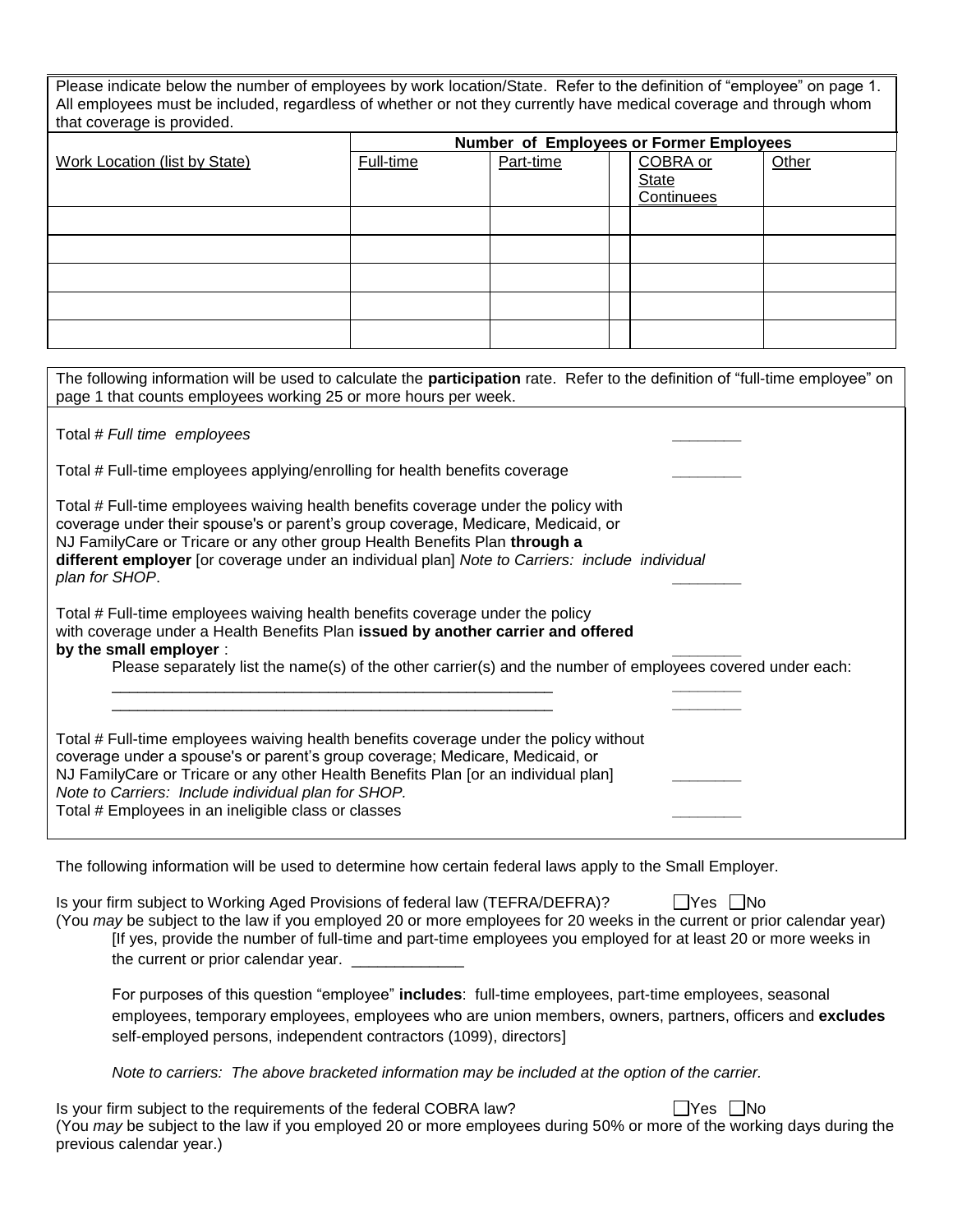[If yes, provide the number of full-time and part-time employees you employed during 50% or more of the working days during the previous calendar year.

For purposes of this question "employee" **includes**: full-time employees, part-time employees, seasonal employees, temporary employees, employees who are union members, owners, partners, officers and **excludes** self-employed persons, independent contractors (1099), directors

Each part-time employee counts as a fraction of an employee, with the fraction equal to the number of hours the part-time employee worked divided by the hours an employee must work to be considered full-time.]

*Note to carriers: The above bracketed information may be included at the option of the carrier.*

What is the **average** number of employees you employed during the entire **previous calendar year** regardless of whether they were eligible or enrolled for group coverage?

(When answering this question please count any employee for whom your company issues a W-2 and include full-time, part-time and seasonal workers.)

# **CERTIFICATION AS A SMALL EMPLOYER IN THE STATE OF NEW JERSEY**

For a Group Health Benefits Plan

Please sign and date appropriate section indicating whether or not you meet the definition of a small employer.

 $\Box$  I certify that I qualify as a Small Employer in the State of New Jersey

| <b>1</b> Cording that I gading do a Onital Employor in this State of How Sorooy<br><b>AND</b>                                                                                                                                                                                                                                                                                                                                                                                                                                                                                                                                                                                                          |              |  |
|--------------------------------------------------------------------------------------------------------------------------------------------------------------------------------------------------------------------------------------------------------------------------------------------------------------------------------------------------------------------------------------------------------------------------------------------------------------------------------------------------------------------------------------------------------------------------------------------------------------------------------------------------------------------------------------------------------|--------------|--|
| ⊔<br>I certify that the information provided to [Carrier] is true and complete. I understand that if the above information is not<br>complete or is not provided to [Carrier] in a timely manner, then health benefits coverage does not have to be offered<br>or continued. I further understand that incomplete or untrue information may void health benefits coverage.<br>[I certify that I have obtained and maintain a stand-alone pediatric dental plan for all employees and dependents<br>⊔<br>enrolling for health benefits coverage.] (Carriers should omit this statement if the pediatric dental benefit is included<br>in the small employer policy. Also omit this statement for SHOP.) |              |  |
| Signature of Officer, Partner or Owner                                                                                                                                                                                                                                                                                                                                                                                                                                                                                                                                                                                                                                                                 | <b>Title</b> |  |
| Print Name of Officer, Partner or Proprietor                                                                                                                                                                                                                                                                                                                                                                                                                                                                                                                                                                                                                                                           | Date         |  |
| Signature of Witness                                                                                                                                                                                                                                                                                                                                                                                                                                                                                                                                                                                                                                                                                   | Date         |  |
| I certify that I am NOT a Small Employer in the State of New Jersey as defined above.<br>⊔                                                                                                                                                                                                                                                                                                                                                                                                                                                                                                                                                                                                             |              |  |
| Signature of Officer, Partner or Owner                                                                                                                                                                                                                                                                                                                                                                                                                                                                                                                                                                                                                                                                 | Title        |  |
| Print Name of Officer, Partner or Proprietor                                                                                                                                                                                                                                                                                                                                                                                                                                                                                                                                                                                                                                                           | Date         |  |
|                                                                                                                                                                                                                                                                                                                                                                                                                                                                                                                                                                                                                                                                                                        |              |  |

**Any person who includes any false or misleading information on an application or enrollment form or certification for a health benefits plan is subject to criminal and civil penalties.**

Signature of Witness **Date**